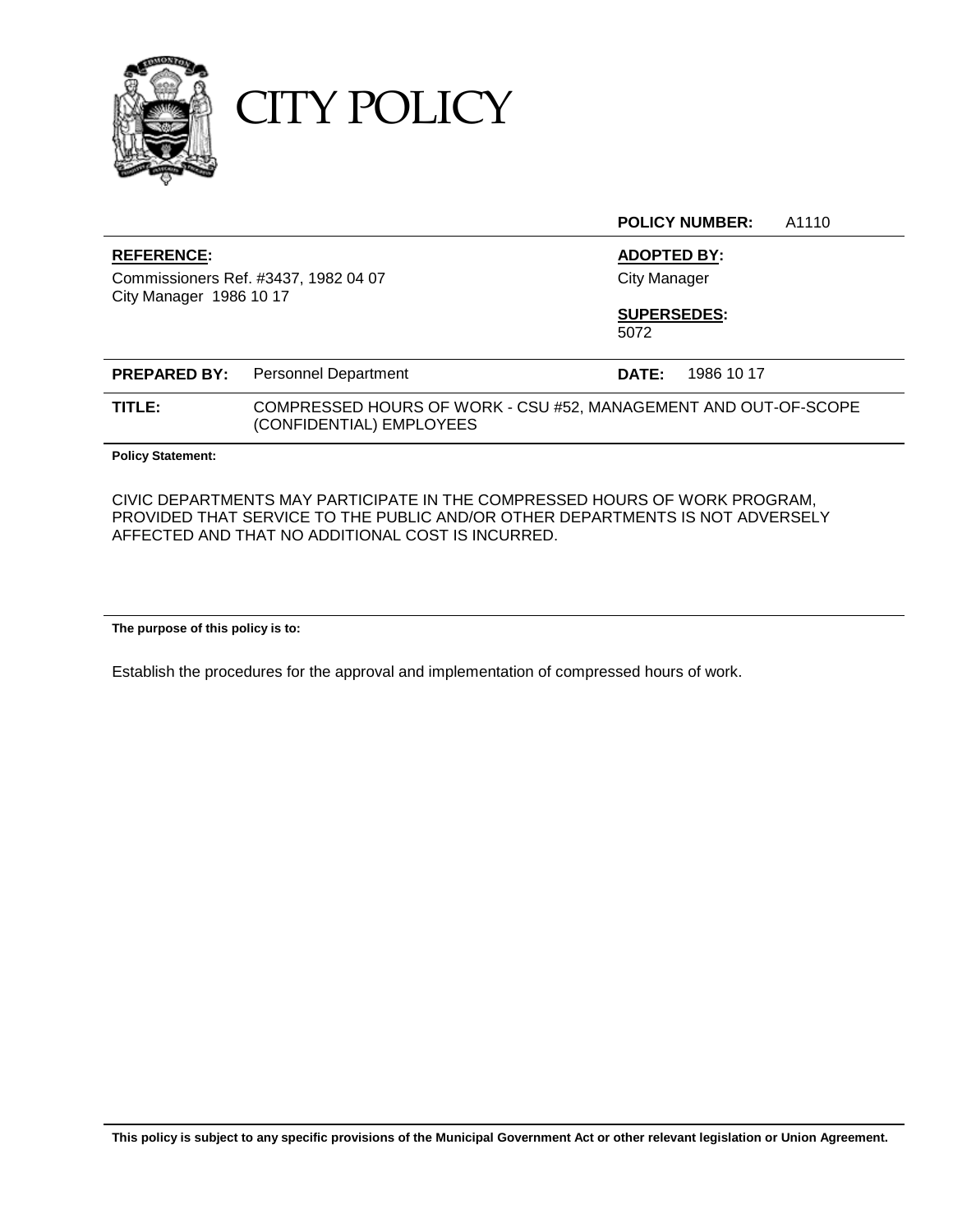

# CITY PROCEDURE

#### **POLICY NUMBER:** A1110

| <b>AUTHORITY:</b> | City Manager                                                                                | <b>EFFECTIVE DATE:</b> | 1986 10 17 |
|-------------------|---------------------------------------------------------------------------------------------|------------------------|------------|
| TITLE:            | COMPRESSED HOURS OF WORK - CSU #52, MANAGEMENT AND OUT-OF-SCOPE<br>(CONFIDENTIAL) EMPLOYEES |                        |            |

**PAGE:** 1 of 3

#### 1. DEFINITIONS

#### 1.01 Compressed Hours of Work

The reduction of the number of days worked by an employee in a bi-weekly pay period while, at the same time, increasing the number of hours worked per day by a proportional amount.

#### 1.02 Compressed Day

The day(s) off resulting from an employee working more hours per day, yet fewer days in a biweekly pay period.

#### 2. RESPONSIBILITIES

#### 2.01 City Manager

To approve the administrative procedures for compressed hours of work and to make the final decision on approving compressed hours of work for implementation in individual departments.

#### 2.02 Personnel Department

- (a) To review the compressed hours of work proposals from line departments to ensure conformance with collective agreements, established criteria and administrative procedures.
- (b) To forward proposals which meet the criteria to the City Manager.

#### 2.03 Department Head

- (a) To determine whether or not compressed hours of work are viable in that department.
- (b) To prepare a compressed hours of work proposal(s) for review by the Personnel Department and the City Manager.
- (c) To implement and administer the compressed hours of work program.
- (d) To maintain an on-going evaluation of the compressed hours of work program to ensure compliance with the criteria.

#### 3. PROCEDURES

- 3.01 Application Procedures
	- (a) The department requesting compressed hours of work shall complete an Application for Compressed Hours of Work form (Attachment I) along with the work schedules in Attachments II and III. Management employees shall be listed on Attachment II. Out-of-Scope (Confidential) employees and employees belonging to the CSU #52 bargaining unit shall be listed on Attachment III.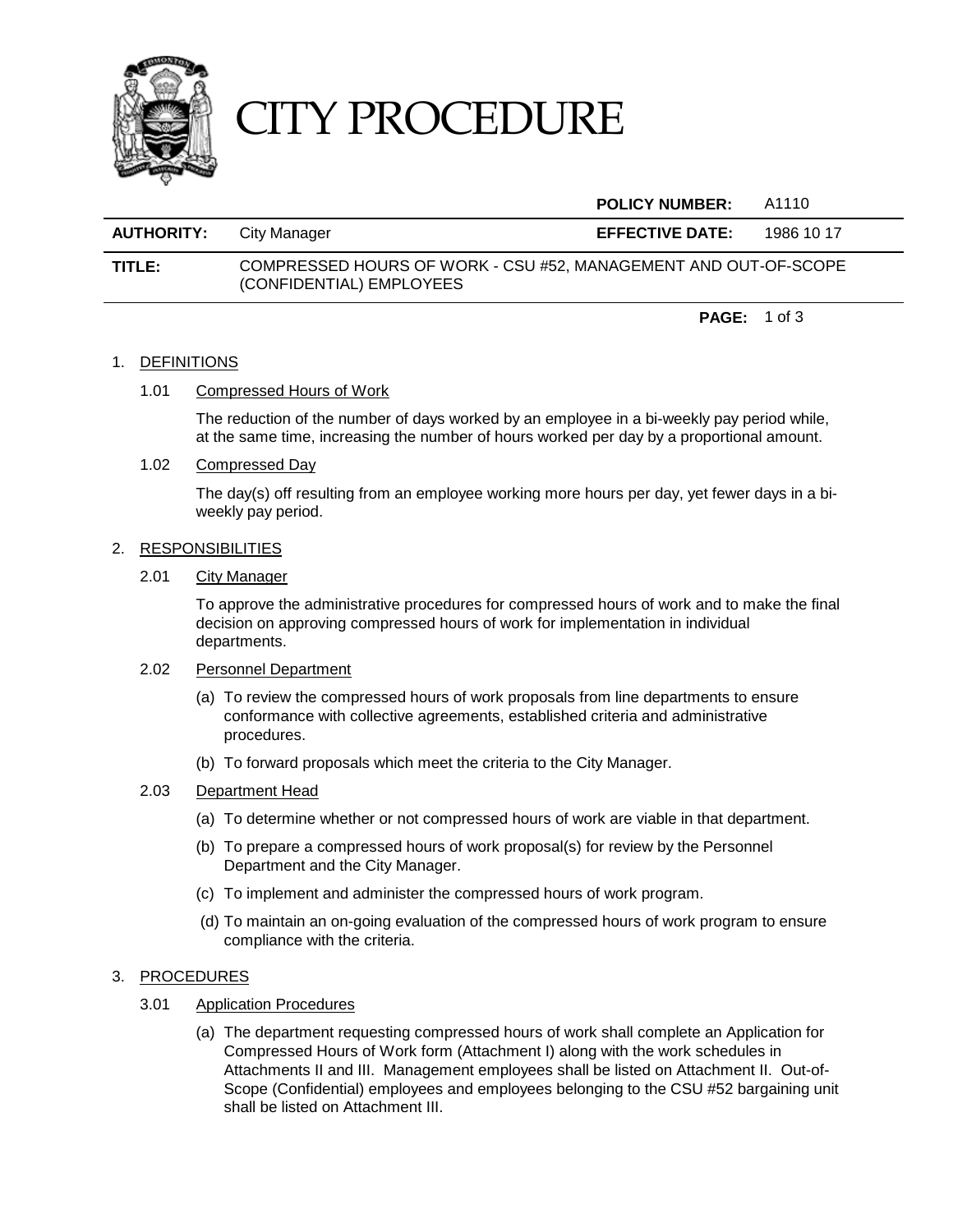

# CITY PROCEDURE

#### **POLICY NUMBER:** A1110

## **AUTHORITY:** City Manager **EFFECTIVE DATE:** 1986 10 17 **TITLE:** COMPRESSED HOURS OF WORK - CSU #52, MANAGEMENT AND OUT-OF-SCOPE (CONFIDENTIAL) EMPLOYEES

#### **PAGE:** 2 of 3

- (b) The proposal will be forwarded to the Personnel Department where it will be reviewed for conformance with administrative procedures, collective agreements, and established criteria.
- (c) Where the proposal meets such requirements, the Personnel Department will forward the proposal to the City Manager for review. Proposals not meeting the requirements will be referred back to the originating department.
- (d) After final approval has been received by the originating department, the implementation of the program may proceed, provided that the Personnel Department is first notified in order to advise CSU #52, where applicable.

#### 3.02 Criteria for Approval

- (a) The compressed hours of work program shall not result in any additional cost to the department.
- (b) The operational requirements of the department shall not be adversely affected.
- (c) The department shall designate another management employee to assume the responsibilities of each management employee on his/her compressed off-day.

#### 3.03 Administrative Procedures

- (a) Hours of work will be 7.5 hours per day for nine days in a bi-weekly pay period, with an unpaid lunch break which may vary between one-half hour and one and one-quarter hours.
- (b) Vacation and income replacement will be reported on time cards as 1.1 day (7.5 hours) for each day taken and 0.5 of a day for each half day taken, in accordance with the collective agreement, where applicable. A half day taken will be reported as 0.55 of a day (3.75 hours).
- (c) The overtime bank used will continue to be reported in terms of hours.
- (d) Statutory holidays will be reported as 7.5 hours, however, during the first full pay ending of January each year, employees on the compressed hours of work program will be required to work 7.5 hours per day for ten days to reconcile the additional statutory holiday pay. Employees who commence service with the City after this date and departments commencing compressed hours of work after this date will not be required to work the extra day during that calendar year. Those employees terminating after having worked the day and employees in those departments subsequently cancelling compressed hours of work will not receive a payout/credit for such day.
- (e) Employees of the CSU #52 bargaining unit, who work hours other than 67.5 per bi-weekly pay period, are not eligible to participate in compressed hours of work.
- (f) Where an employee is required to work on his/her compressed day, the following shall apply: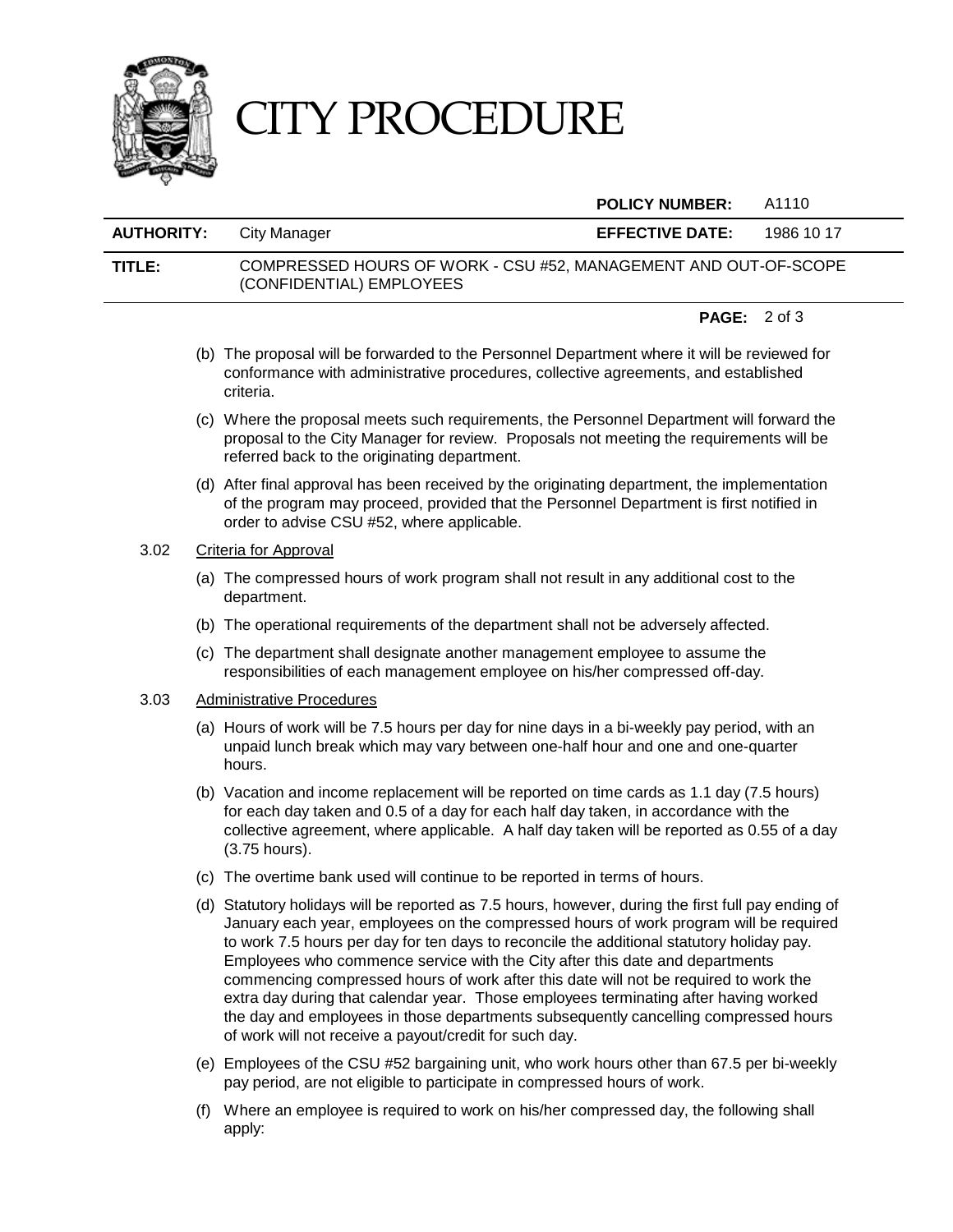

# CITY PROCEDURE

**POLICY NUMBER:** A1110

# **AUTHORITY:** City Manager **EFFECTIVE DATE:** 1986 10 17 **TITLE:** COMPRESSED HOURS OF WORK - CSU #52, MANAGEMENT AND OUT-OF-SCOPE (CONFIDENTIAL) EMPLOYEES

#### **PAGE:** 3 of 3

- (i) Management Employees an alternate day off should be arranged as soon as possible.
- (ii) CSU #52 and Out-of-Scope (Confidential) Employees departments are to provide employees with 48 hours' notice of change to their compressed day off. In the event that 48 hours' notice is not provided, or where it is not possible to reschedule the employee's compressed day off, the employee shall receive overtime in accordance with the collective agreement.
- (g) The accumulation, banking or trading of compressed days off is not permitted.
- (h) Postings shall contain a statement indicating that the position is subject to compressed hours of work.

#### 3.04 Termination of Program

- (a) Where a department plans to terminate compressed hours of work, the employees shall be given a minimum of one month's notice, in writing. A copy of the notice shall also be forwarded to the Personnel Department and to the Union, where applicable.
- 4. APPENDIX
	- Attachment I Application for Compressed Hours of Work Attachment II Mork Schedule - Management Staff<br>Attachment III Mork Schedule - Out-of-Scope (Con
	- Work Schedule Out-of-Scope (Confidential) and CSU #52 Employees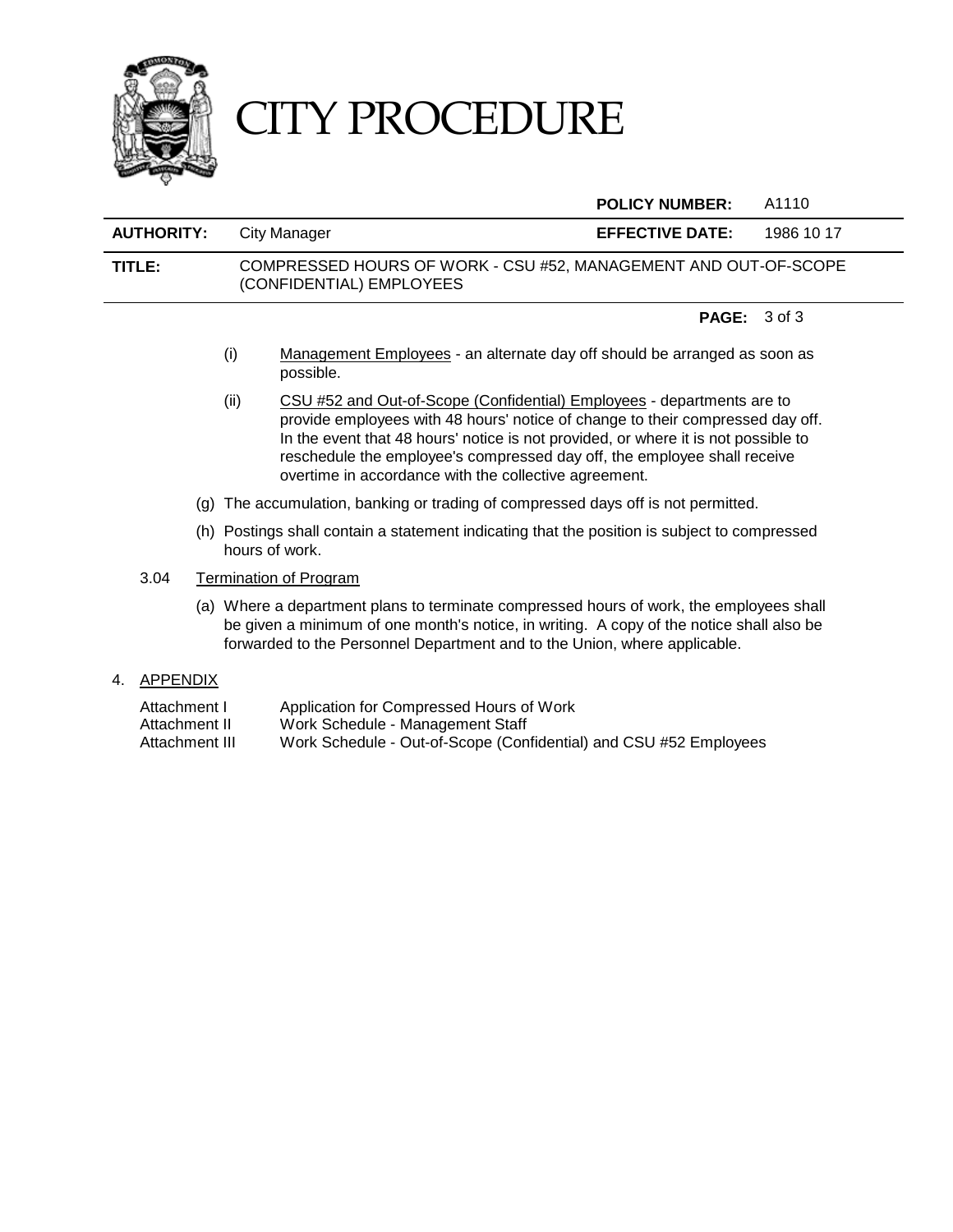#### APPLICATION FOR COMPRESSED HOURS OF WORK

DEPARTMENT NAME: WARD AND THE STATE OF THE STATE OF THE STATE OF THE STATE OF THE STATE OF THE STATE OF THE STATE OF THE STATE OF THE STATE OF THE STATE OF THE STATE OF THE STATE OF THE STATE OF THE STATE OF THE STATE OF T  $1.$ NUMBER OF EMPLOYEES INVOLVED Number of Management Employees Number of Employees of the CSU #52 Bargaining Unit Number of Out-of-Scope (Confidential) Employees PROVIDE DETAILS IN RESPECT TO THE EFFECT OF COMPRESSED HOURS OF WORK ON  $2.$ THE OPERATION OF THE DEPARTMENT:  $3.$ 

 $4.$ DURATION OF TRIAL PERIOD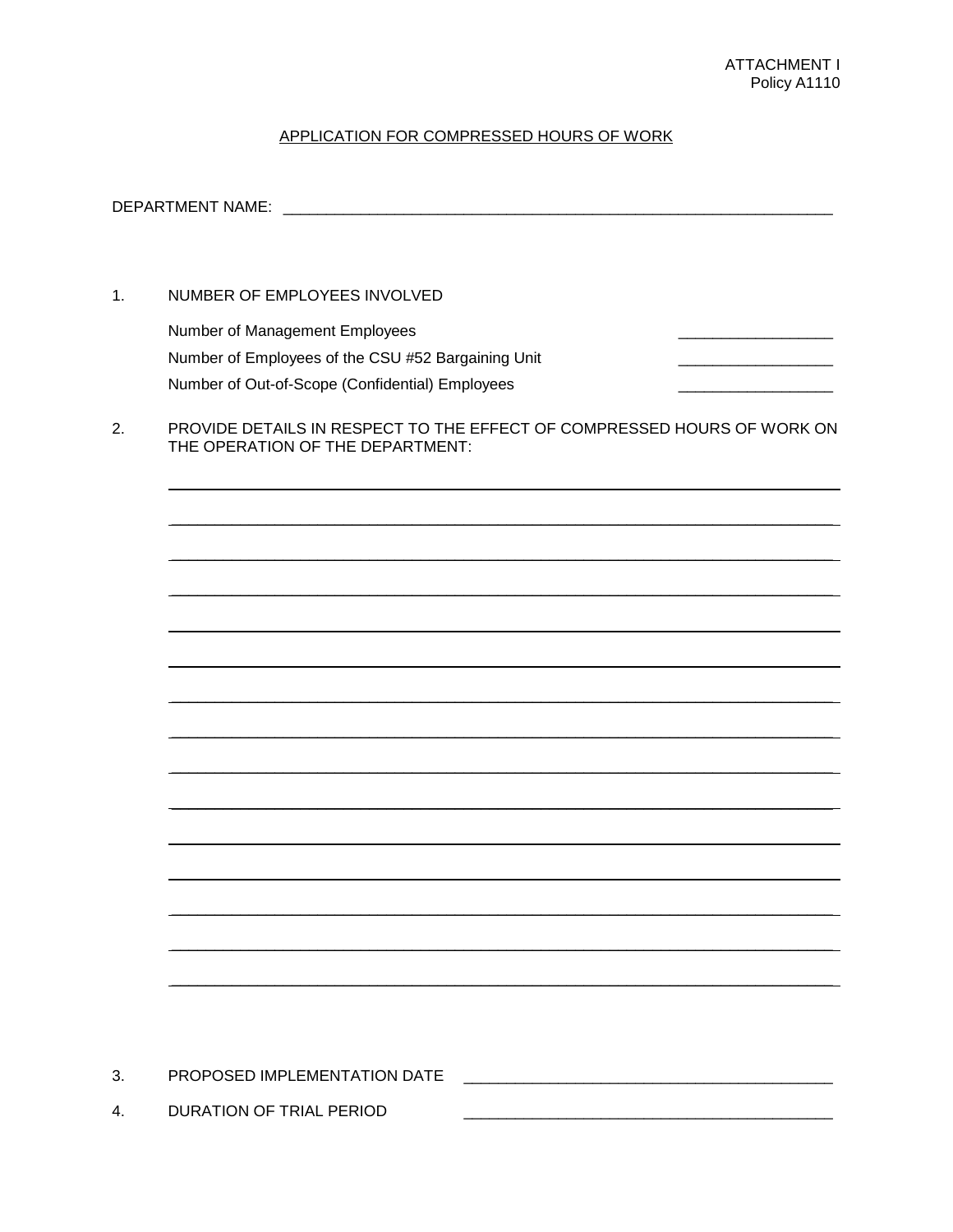### **COMPRESSED HOURS OF WORK SCHEDULE - MANAGEMENT STAFF**

#### DEPARTMENT/SECTION:

DURATION OF COMPRESSED WORK WEEK PROGRAM:

| <b>NAME</b> | <b>POSITION</b> | <b>ARRIVAL</b> | <b>LUNCH BREAK</b> |               | DEPARTURE | <b>COMPRESSED OFF DAY</b> |               | <b>DESIGNATE</b> |
|-------------|-----------------|----------------|--------------------|---------------|-----------|---------------------------|---------------|------------------|
|             |                 |                | <b>START</b>       | <b>FINISH</b> |           | $1ST$ WEEK                | $2^{ND}$ WEEK |                  |
|             |                 |                |                    |               |           |                           |               |                  |
|             |                 |                |                    |               |           |                           |               |                  |
|             |                 |                |                    |               |           |                           |               |                  |
|             |                 |                |                    |               |           |                           |               |                  |
|             |                 |                |                    |               |           |                           |               |                  |
|             |                 |                |                    |               |           |                           |               |                  |
|             |                 |                |                    |               |           |                           |               |                  |
|             |                 |                |                    |               |           |                           |               |                  |
|             |                 |                |                    |               |           |                           |               |                  |
|             |                 |                |                    |               |           |                           |               |                  |
|             |                 |                |                    |               |           |                           |               |                  |
|             |                 |                |                    |               |           |                           |               |                  |
|             |                 |                |                    |               |           |                           |               |                  |
|             |                 |                |                    |               |           |                           |               |                  |
|             |                 |                |                    |               |           |                           |               |                  |
|             |                 |                |                    |               |           |                           |               |                  |
|             |                 |                |                    |               |           |                           |               |                  |
|             |                 |                |                    |               |           |                           |               |                  |

Policy A1110<br>ATTACHMENT II